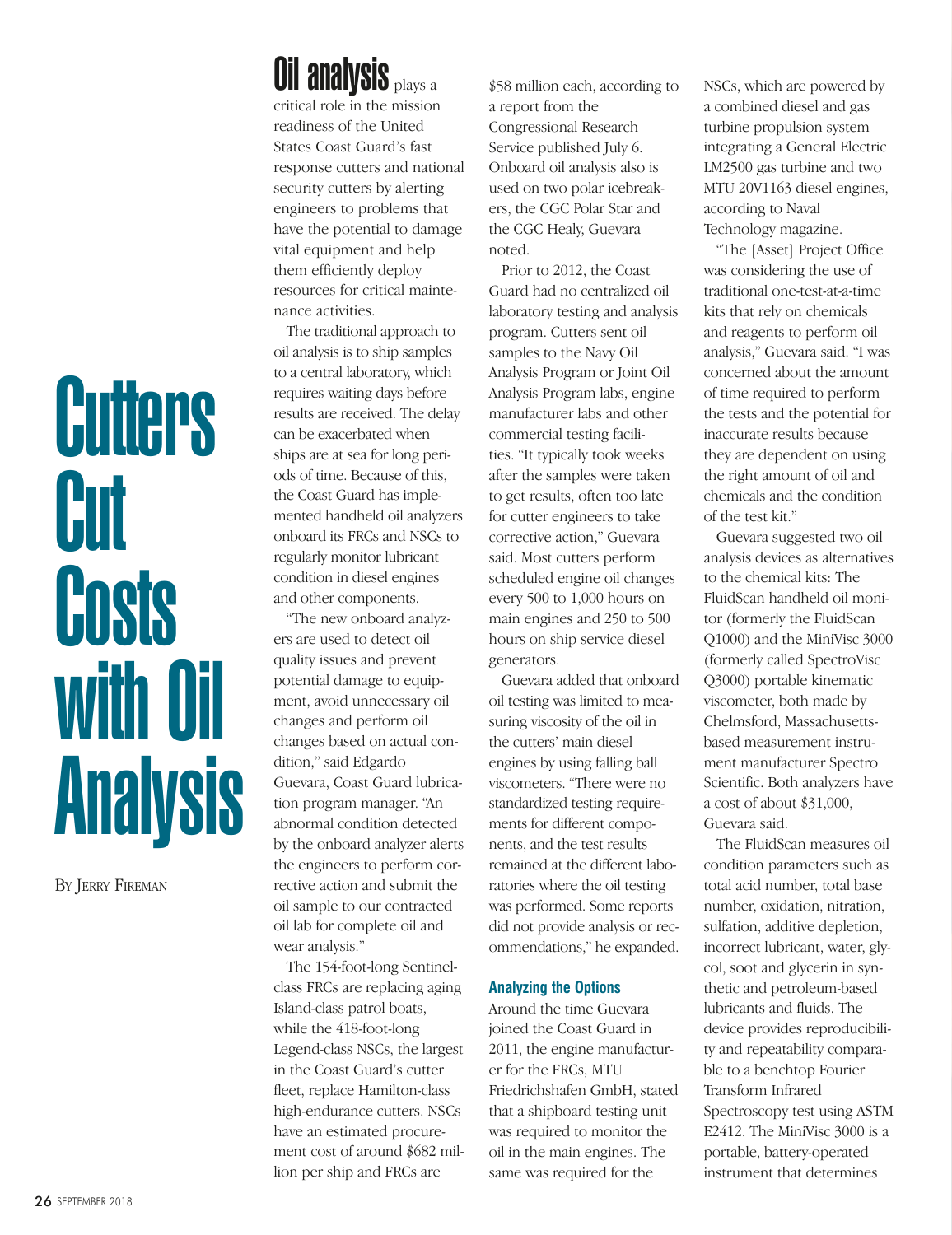*A cutter engineer reads results from the FluidScan oil analyzer. (Photo: U.S. Coast Guard)*

 $\odot$ 

 $\bullet$ 

盘

**SC** 

U